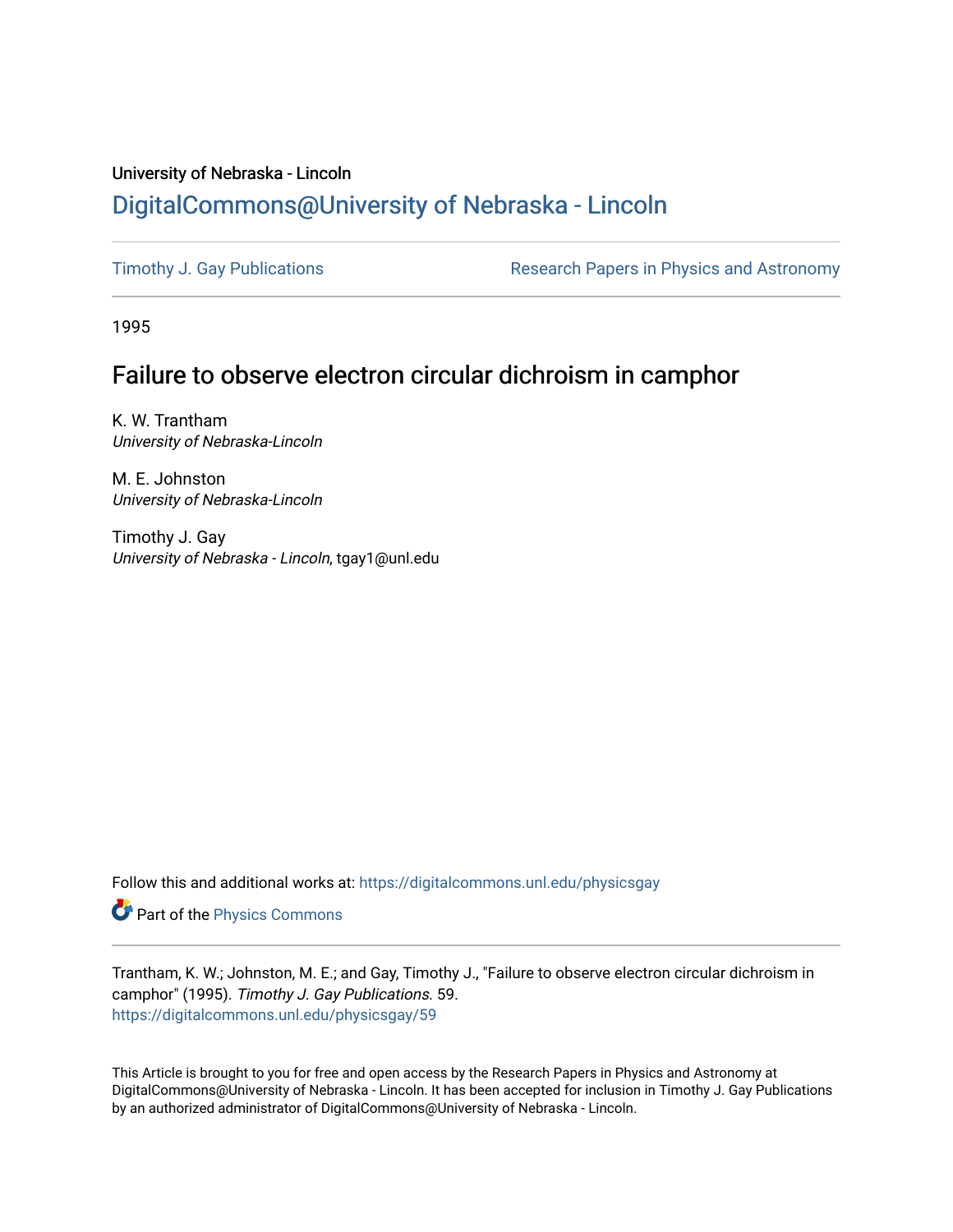#### **LETTER TO THE EDITOR**

### **Failure to observe electron circular dichroism in camphor**

K **W** Trantham, M E Johnston and T J Gay

Behlen Laboratory of Physics, University of Nebraska, Lincoln NE, 68588-0111, USA

Received 3 July **1995** 

Abstract. We have searched for evidence of electron circular dichroism, the preferential transmission of longirudinally polarized electrons lhrough a chiral medium, using stereoisomers **of** camphor. Such an effect **was** seen by Campbell and Farago in **1987** for *5* **eV** elecvons. Within our detection limit  $(\sim 0.02\%)$  we have not observed asymmetric transmission at either an incident electron energy of **1 eV** or *5* **eV. ln** preption for **this** inquiry, **we** also measured the total scattering cross section for camphor in the energy range  $0.5-5$  eV.

Optical activity is the rotation of the plane of polarization of linearly polarized light **as** it passes through a chiral medium. **A** complementary phenomenon is circular dichroism: the preferential absorption of left- or right-handed circularly polarized light in a chiral medium. Farago (1980, 1981) pointed out that symmetry allows similar phenomena to be observed with electrons. Thus 'electron optical activity' is the rotation **of a** transverse electron spin vector in a plane perpendicular to the momentum in a chiral medium. Similarly, 'electron circular dichroism' is the preferential absorption of left- or right-handed longitudinallypolarized electrons in **a** vapour of chiral molecules. These parity violating effects arise because the target molecule lacks inversion symmetry.

Electron circular dichroism also causes scattered electrons that were initially unpolarized to develop **a** polarization component in the plane of scattering. Beerlage *ef al* (1981) first searched for *this* effect but **failed** to **see** it within their experimental limits. A different experiment, performed by Campbell and Farago (1987). **looked** for preferential transmission of longitudinally polarized electrons through stereoisomers of camphor. They measured the asymmetry

$$
\mathcal{A} \equiv \frac{(I_{\uparrow} - I_{\downarrow})}{(I_{\uparrow} + I_{\downarrow})} \tag{1}
$$

where  $I \uparrow (1)$  is the transmitted intensity of electrons for a given incident current with spins aligned (anti-aligned) with their momenta. Note that symmetry requires *A* to change sign when the target handedness is reversed. Campbell and Farago found  $\lambda$  to be 23(11)  $\times$  10<sup>-4</sup> for D-Camphor and  $-50(17) \times 10^{-4}$  for its enantiomorph (L-Camphor) at an incident electron energy of 5 **eV** and polarization of 0.28.

These results are intriguing, given that they would constitute the first evidence for **an**  electronic analogue of the basic phenomenon of optical circular dichroism. Moreover, they lend credence to the Vester-Ulbricht theory (see Walker 1979) describing the origins of biological homo-chirality, which postulates that irradiation **of** primordial achiral molecules by beta-radiation caused a preferential production of one enantiomorph of, for example, amino-acids over the other enantiomorph. **The** subsequent amplification by self-replicative biological systems could lead to complete chiral purity of biological component amino acids (all **L)** and sugars (all D) in the biosphere (Walker 1979, Avetison **er** *a1* 1991).

**0953-4075/95/170543t06519.50** @ **1995** 1OP Publishing Ltd **L543**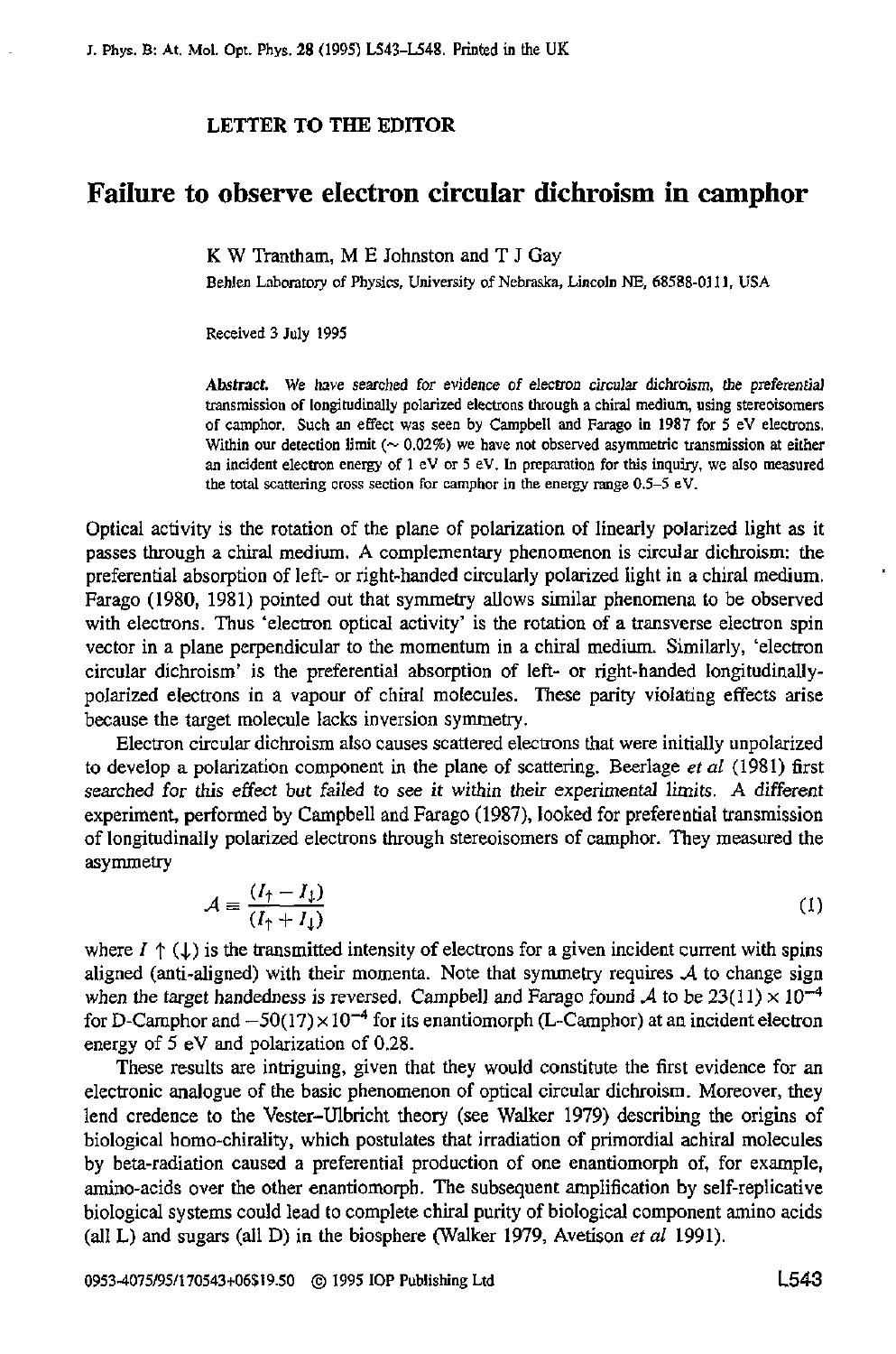However, the magnitude of *A* measured is much larger than that expected from present dynamical models. One mechanism, proposed by Kessler **(1982),** involves plural scattering of the incident electrons within the structure of the molecule. In this picture, the electron is first transversely polarized by spin--orbit interactions (Mott scattering). A final collision within the molecule projects some component of polarization along the electron's momentum. This non-zero longitudinal polarization does not average to zero over all orientations **of** the target molecule since its structure is chiral. Kessler estimated the largest polarization for a carbon chiral centre to be about  $10^{-4}$ . One would then expect the transmission asymmetry  $A$  be of the same order.

Another approach to this problem is the bound helical electron model put forth by Hegstrom (1982) and co-workers (Rich **et** *a1* 1982). Here, the singlet ground-state wavefunctions of the chiral molecule are mixed with higher-lying triplet states by spin-orbit interactions. The chiral molecule develops a net 'helical density', i.e. the bound electron's spin and momentum are correlated. From this model, Hegstrom obtains  $A \cong \eta(\alpha Z)^2$ , where  $\alpha$  is the fine structure constant, Z is the charge of the nucleus at the chiral centre of the molecule and  $\eta$  is a geometrical parameter which accounts for the degree of chirality in the molecule, and is typically about  $10^{-2}$ . Thus, for most carbon-based chiral molecules  $A \sim 10^{-5}$ .

Yet another model is analogous to the conventional optical model developed by Condon (1929). Essentially, the incident electron induces both an electric and magnetic dipole moment in the target. While an electric dipole moment can be induced in any molecule, the magnetic dipole moment arises only in chiral molecules from lack of inversion symmetry. The combined interaction of the electron with these induced moments can give rise to electron circular dichroism. Using this approach, Walker (1982) estimated the strength of these interactions for camphor based on its optical rotatory power. From this, *A* was inferred to be  $\sim 10^{-23}$ . Recently Gallup (1994), using the same model, has calculated *ab initio* the strength of this interaction and finds  $A \sim 10^{-4}$ .

Since the results of Campbell and Farago are 30 to 100 times larger than a general result of **10-4-10-5** based on disparate models, the origin of their result is unclear. To **gain** insight into this problem. we have repeated Campbell and Farago's experiment. We have also used stereoisomers of camphor and have measured *A* with an incident electron energy of *5* eV. At the suggestion **of** Burrow (1988), we have also measured *A* at 1 eV where a negative ion resonance is known to exist. One might expect that by lengthening the collision time **as** happens in such a resonance, the incident electron and target molecule could 'sample each other's handedness', thus enhancing *A.* 

Our apparatus was designed to be as axially symmetric as possible to reduce possible instrumental asymmetries. It is composed of three main components: a polarized electron source, an electron polarimeter and a camphor target chamber. We have minimized the effect of the **earth's** magnetic field by orienting the beam line along magnetic north and cancelled the remaining transverse component with large rectangular Hemholtz coils. With the exception of small steering fields, essentially all electromagnetic fields encountered by the electrons are axially symmetric about the beam axis.

The polarized electron source is based on photoemission of GaAs. The rudiments of this type **of** source can be found in Pierce *et al* (1980), so we only give information relevant to describing its axial symmetry. The photoemission laser light enters the apparatus almost collinear (4" deviation) with the electron-beam axis. The light undergoes a reflection from a polished stainless steel electron aperture in the beam line and illuminates the photoemitter at near-normal incidence. The electrons are extracted axially and **are** thus almost completely longitudinally polarized  $(cos(4^\circ) = 0.997)$ . The electron helicity is controlled via the laser's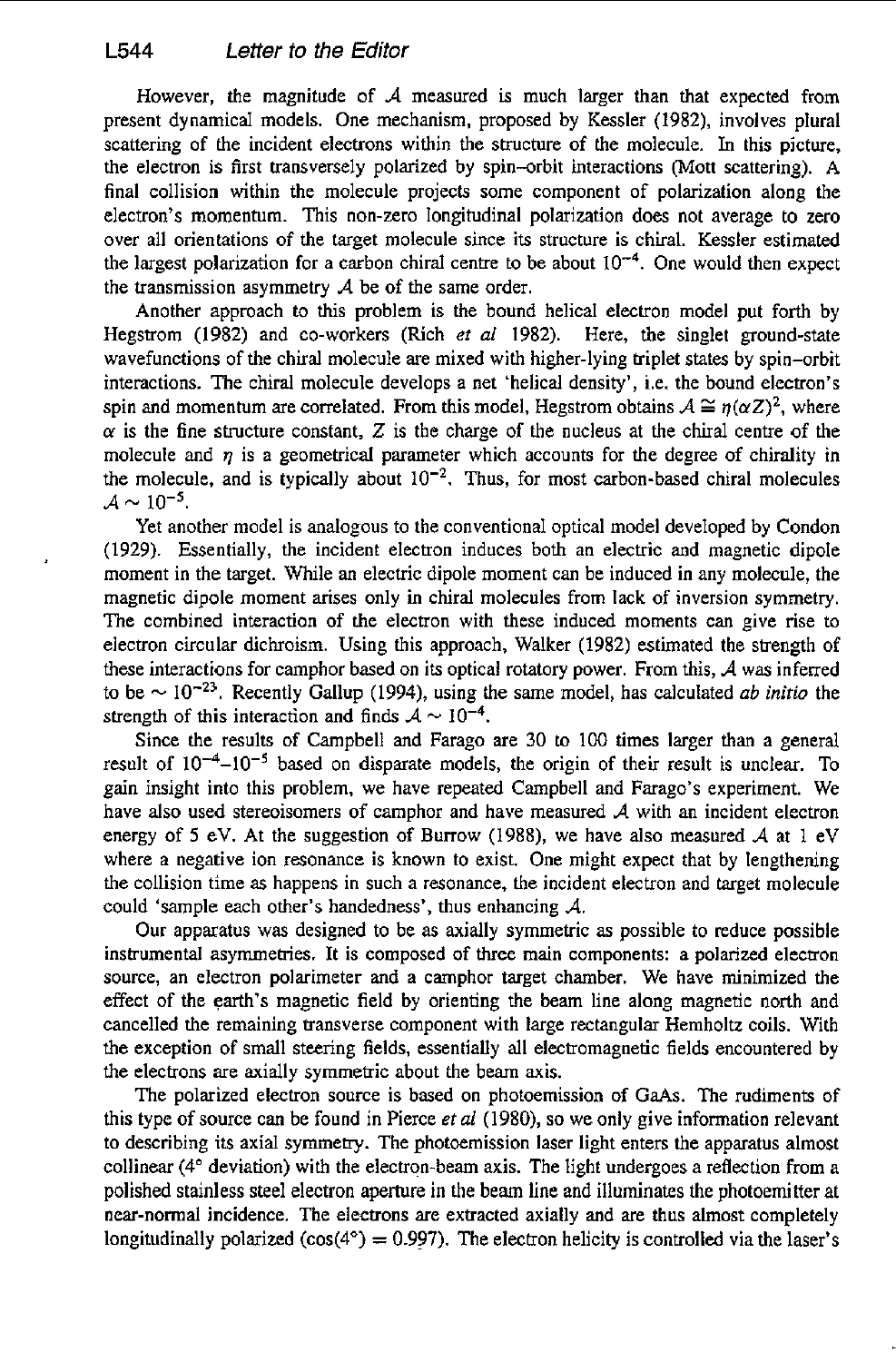circular polarization with a liquid crystal variable retarder.

The electron polarization is measured with an 'optical' polarimeter. This device is based on impact exchange excitation of an alomic target by the polarized electrons and measuring the circular polarization of the subsequent optical decay. We used the  $3p^3D_3 \rightarrow 3s^3P_2$  $(640.2 \text{ nm})$  transition in Ne, and observed the decay at a polar angle of 135 $\degree$  from the beam axis. From these measurements, the electron polarization was found to vary between *21%*  for bulk **GaAs** and 45% for thin, epitaxially grown crystals. Details on optical electron polarimetry can be found in Furst *et ai* (1993), Gay *et al* (1995) or Trantham **ef** *al* (1995).

In the target chamber, the electron beam is transported from the polarimeter and focused into *a* vapour target cell. Following the target is a retarding field energy analyser **(RPA)** and an electron multiplier for single-particle detection of the transmitted electrons. We have used both continuous dynode multipliers ('channeltrons') and discrete dynode multipliers for particle detection. The target cell has two ports for the introduction of camphor and for monitoring the pressure with a capacitance manometer. The **RPA uses** a screen placed immediately after the target exit aperture. With its potential set properly, only those electrons that have suffered no more than 200 meV energy loss will be transmitted to the detector. We used the computer program **SIMION** (Dah1 1988) to determine that the geometry of the detector and target apertures allow only forward-scattered electrons within a half-angle of 2" to be detected.

The correct **RFA** potential is found by decreasing its applied voltage to reject the electron beam and identifying the threshold of transmission. The **RFA** is then set 200 mV above this threshold. The gas cell potential is set in a similar manner, for a given energy,  $V eV$ , its potential is set  $V$  volts above the lowest potential that transmits the electron beam.

Camphor vapour is supplied from a room temperature vial containing a solid sample. With a vapour pressure **of** approximately 200 mTorr at room temperature, we experienced little difficulty in maintaining sufficient pressure ( $\sim 1$  mTorr) in the target cell. However, the electron optics and target chamber needed to be warmed slightly ( $\sim$  40 °C) to prevent anomalous tuning effects due to camphor 'plating' of the transport optics. This was accomplished with an ordinary infrared heat lamp. With about 1 mTorr in the target cell the camphor vapour attenuated the electron beam by a factor of four to five. To ensure chiral purity of our camphor supply, the optical specific rotation was checked for each isomer by measuring the degree of rotation of plane polarized light with a known concentration of camphor dissolved in acetone (see e.g. Barron 1982).

Total scattering cross sections  $(\sigma_{\text{tot}})$  were measured first to verify our ability to handle low-energy electrons and to control the flow of vapour into the target chamber. Most **of** our cross section measurements were taken with a larger half-angle acceptance ( $\sim 6^{\circ}$ ) before the target aperture was restricted for asymmetry measurements. The beam attenuation method was used for the  $\sigma_{\text{tot}}$  measurements. Hence, for a predetermined electron energy, the gas cell pressure was slowly changed while recording the transmitted intensity. Thus,  $\sigma_{\text{tot}}$  was deduced from the Lambert-Beer law:

$$
\frac{I}{I_0} = \exp(-\sigma_{\text{tot}} nI). \tag{2}
$$

The vapour number density *n* was estimated to be  $3 \times 10^{13}$  mTorr<sup>-1</sup> and *I*, the effective target length, was taken to be the geometrical length of the cell.

To lend credibility to a first camphor  $\sigma_{\text{tot}}$  measurement, we first measured  $\sigma_{\text{tot}}$  for nitrogen near the well established resonance as shown in figure 1. Also illustrated is data from Kennedy (1980), using a much more accurate time of flight technique. Note that our  $N_2$   $\sigma_{\text{tot}}$  data were taken with a 6° acceptance angle. The second graph of figure 1 shows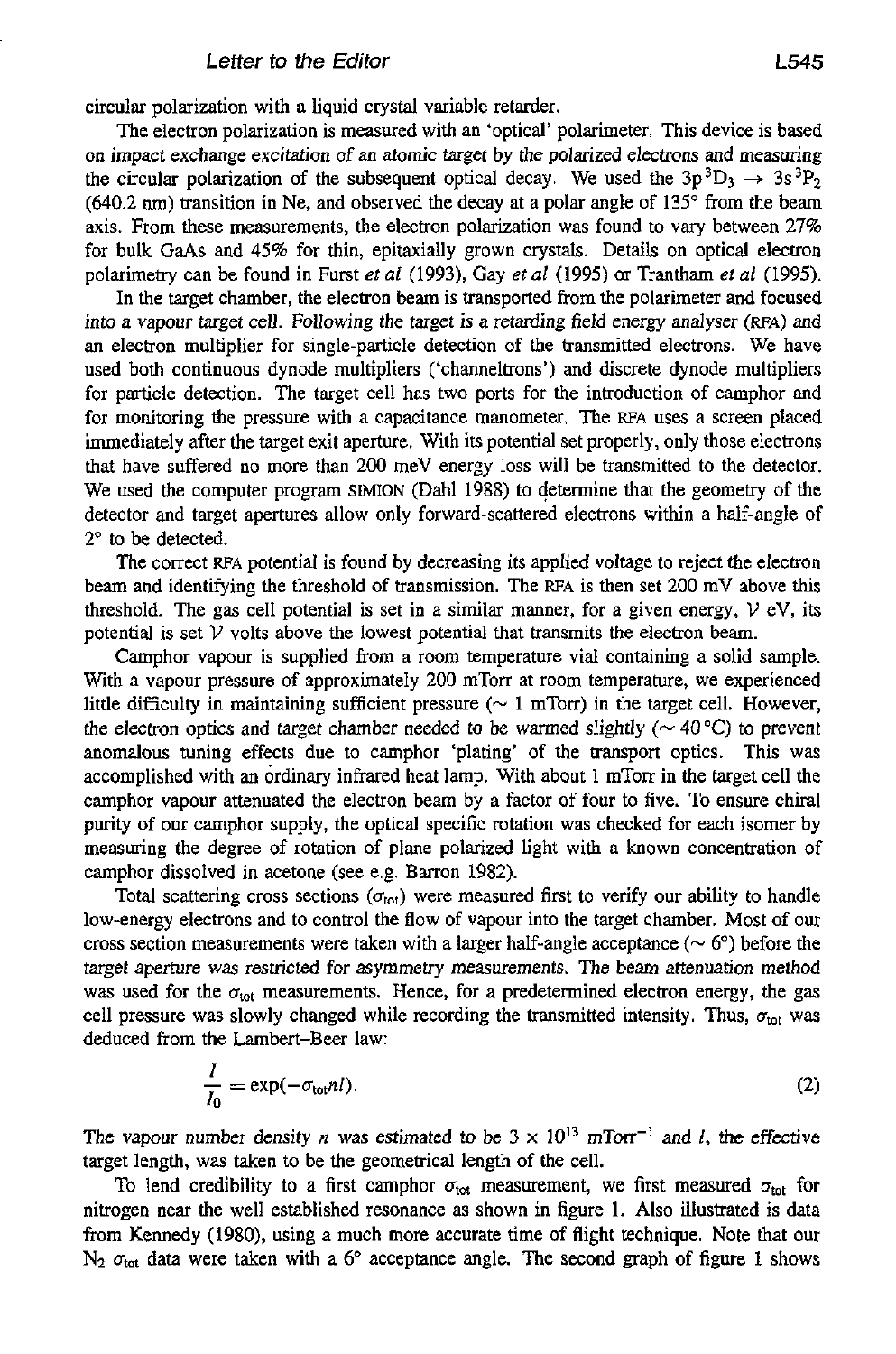

**Figure 1.** Total scattering cross sections measured for nitrogen (filled triangles) compared with **Kennedy (1980) (full curve) and for** camphor **(see** *text).* 

our total cross section results for camphor. The data in open triangles were taken before the target aperture was narrowed, while the filled squares represent data taken with the same geometry **as** that described for the asymmetry measurements. The general energy dependence of *OUT* data compares well to that *of* Stephen *eta1 (1988),* who first identified the resonance at about 1 eV by measuring  $d\sigma_{tot}/dE$  directly. We have thus confirmed qualitatively the existence *of* **a** negative ion resonance in the region of **1** eV, and have shown that our apparatus operates in a reliable fashion at those low energies.

**Our** symmetry measurements are a culmination of many blocks of data taken over the course of several weeks. Each block contains approximately 500 individual asymmetry measurements, each obtained by toggling the electron's helicity and recording  $I_1$  and  $I_2$ , as defined above. The temporal order of data acquisition  $(I_1, I_1$  or  $I_1, I_1)$  was randomly set **for** each asymmetry. For a given target handedness, around 125 asymmetries were taken, with approximately **2s of** data accumulation time for each helicity setting. The target vapour handedness was changed and about another 125 asymmetries were taken after the preceding vapour had been evacuated. Target handedness was typically switched **four** times **for a** given block of data. **A** mean and standard error were then computed for each isomer from the approximately 250 available asymmetries thus obtaining an  $A_D^{\text{raw}}$  and  $A_L^{\text{raw}}$  for a given block of data. Now,  $A_D^{\text{raw}}$  and  $A_L^{\text{raw}}$  should be equal in magnitude and opposite in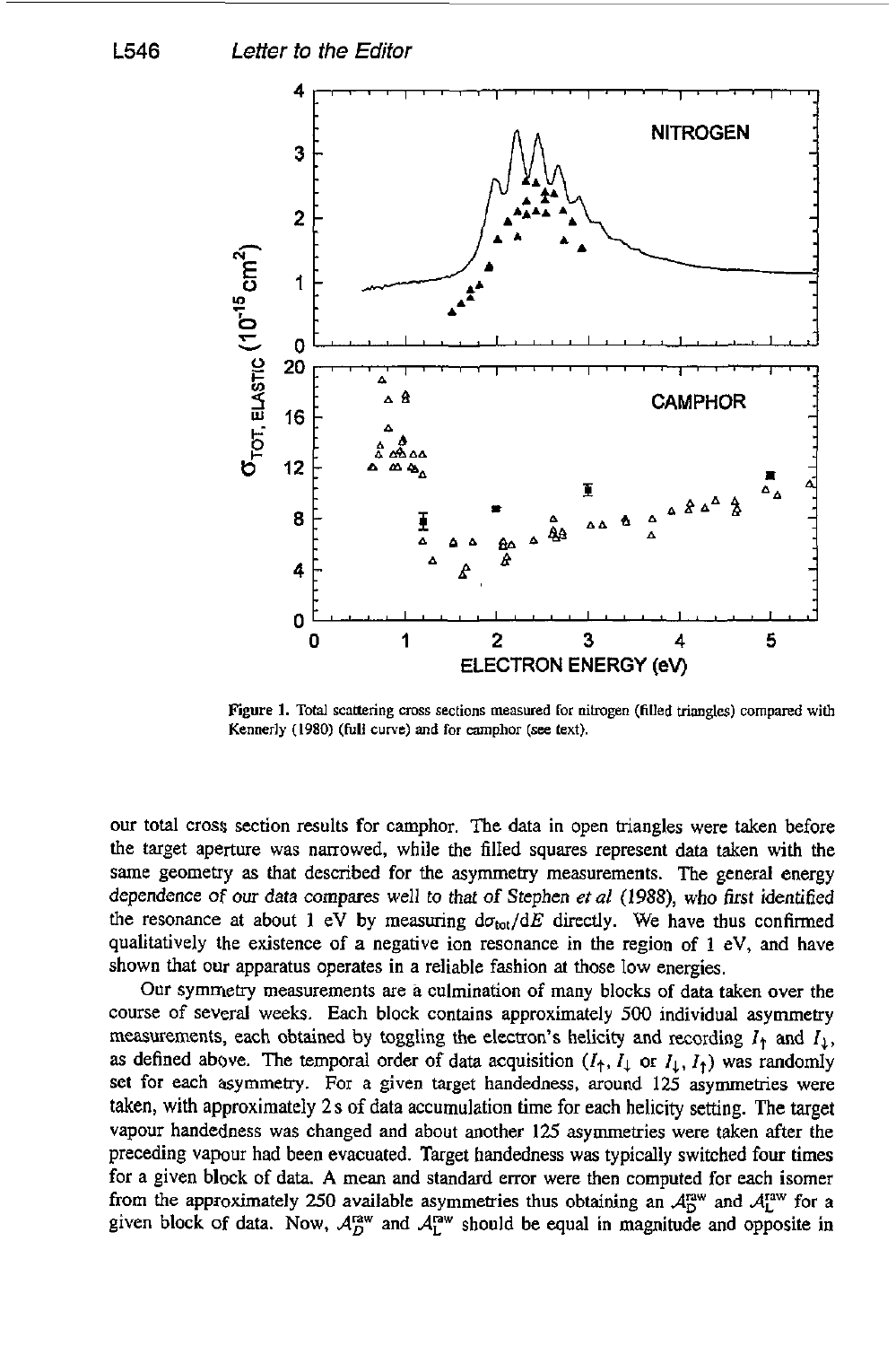sign. Thus instrumental asymmetries were corrected from

$$
A_{\rm L} = A_{\rm L}^{\rm raw} / 2 - A_{\rm D}^{\rm raw} / 2
$$
  
\n
$$
A_{\rm D} = A_{\rm D}^{\rm raw} / 2 - A_{\rm L}^{\rm raw} / 2.
$$
 (3)

The instrument symmetry

$$
\mathcal{A}_I = \mathcal{A}_L^{\text{raw}}/2 + \mathcal{A}_D^{\text{raw}}/2 \tag{4}
$$

was typically  $2 \times 10^{-4}$ , in agreement with asymmetry runs made with argon as the target gas. This procedure was repeated many times at both *5* eV and **1** eV incident target energy. Each asymmetry measurement has been normalized to the electron polarization measured for each data set. Table **1** shows the weighted average of our measurements, along with the results of Campbell and Farago, normalized to their polarization. While we have not been able to verify their results, our findings are consistent with the dynamical models sketched above.

**Table 1. Camphor transmission asymmetries taken at 1 eV and** 5 **eV compared with results of Campbell and Farago (CF) (1987), both normalized** to **unit electron polarization in units** of  $1 \times 10^{-4}$ .

|                                           | Aт.         | Aп                 |
|-------------------------------------------|-------------|--------------------|
| Present 1 eV                              | $-2.1(5.3)$ | 2.2(5.4)           |
| Present 5 eV<br>CF (1987) 5 eV $-179(61)$ | $-0.9(4.4)$ | 0.9(4.5)<br>82(39) |

It is unclear at present why we have not been able to confirm Campbell and Farago's results. However, Farago's original ideas *of* electron optical activity and circular dichroism are certainly worth trying to observe and understand. To this end, we are planning to look for both of these effects in other materials, such as 3-Bromocamphor, **as** this molecule has a higher *Z.* **Also,** since it is possible to measure asymmetries more accurately using a phase-sensitive detection scheme, further investigations will most certainly employ a lockin amplifier and transmitted current detection. Once an effect has been observed, careful investigations should be carried out to determine the physical mechanism $(s)$  responsible.

We have recently become aware of work done by Kessler's group in Münster. They confirm our results with camphor, but have also observed non-zero values **of** *d* with a chiral molecule containing ytterbium.

This work was supported by **NSF** grant PHY-9504350. The authors wish to acknowledge numerous useful conversations with G **A** Gallup.

#### **References**

**Avefison Vladik A, Goldatski Mtalii** *I* **and Kuz'min Vladimir V 1991** *Physics Today* **July 33 Barton L D 1982** *Moleculnr Lighl Scatrering and Optical Activiry* **(Cambridge: Cambridge University Press) Beerlage M 1 M, Farago P S and Van der Wiel M 1 1981** *J. Phys. B: Ar. Mol. Phys.* **14 3245 Burrow P D 1988 Private communication (see also Stephen** *et 01* **(1988)) Campbell D M and Fmgo P S 1987** *J. Phys. B: Ar. Mol. Phys. 20* **5133**  *Condon E U 1929 Rev. Mad. Phys. 9* **432 Dahl D A 1988** *SIMON* **Idaho National Engineering Laboratory Farago P S 1980** *J. Phys. B: At. MOL Phys.* **13 U67 -1981** *3. Phys, B: AI. Mol. Phys.* **14 L743**